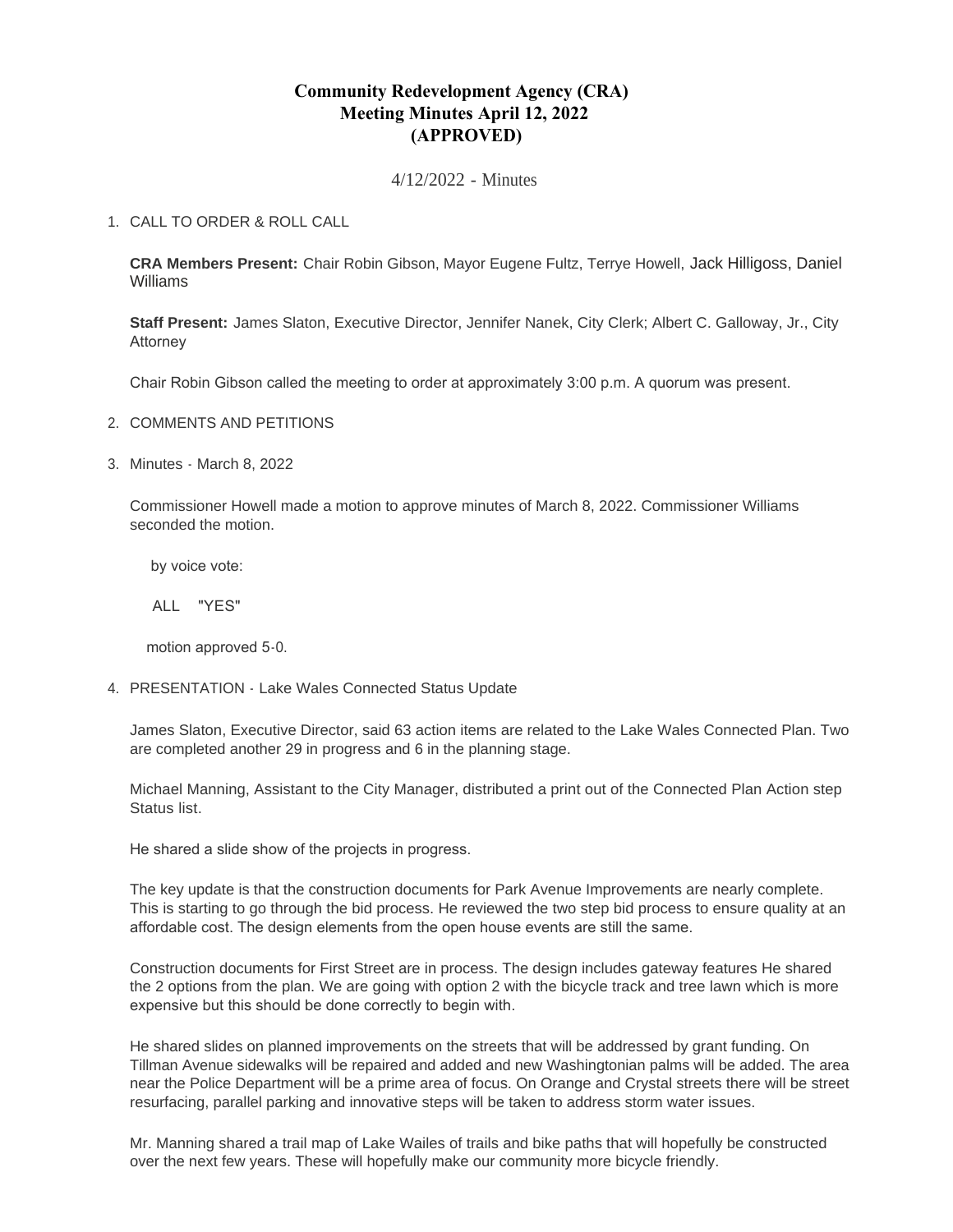Mr. Manning shared plans and images of the Market plaza redesign. This will be done with Park Avenue. There will be live oaks in the plaza. The overhead power lines will go underground soon. Comcast will do theirs soon after. The northern phase will address the Wells Fargo parking area.

over the next few years. These will hopefully make our community more bicycle friendly.

Mr. Manning said their goal is to unify the appearance of Lake Wales with Bok Tower. He said we have a new horticulturist authorized by the CRA board to transform our downtown area. He reviewed plans to improve appearances on Scenic HWY and Stuart Avenue. He will be working on improving our trees over the next few years as well as making improvements on Lincoln Avenue as well. They have approached CSX to get a multi-modal trail along Scenic HWY. This was not possible but they are coming up with work-arounds to still have a trail along Scenic HWY.

Mr. Manning shared plans to improve our gateways. They plan to enhance the ROW along the railroad. There will be great landscaping at key intersections along First Street. He then reviewed plans over the next few years to improve sidewalks and add trees in the Northwest neighborhood. These plans can change depending on funding for Grove Manor. Construction will start in late summer depending on design process. There is a CDBG-CV grant that we applied for that may help with some of theses costs. We are waiting to see if we are awarded funding.

Mr. Manning said there are plans to add murals and sculptures in our downtown. Cheryl Baksh, CRA Specialist, reported on plans to have a sculpture contest soon.

Darrell Starling, CRA Coordinator, reviewed recent efforts to add more affordable housing in the northwest neighborhood. There are 7 applications for housing rehabilitation with CDBG grant. He shared about our partnerships to provide homebuyers education courses and down payment assistance. The private sector is coming in to take over from non-profit efforts. Mr. Starling said we are working with investors to develop a multi-tenant building on Lincoln Avenue. This will have residences and commercial space. Mr. Starling shared plans to mentor and train entrepreneurs to hopefully open businesses on Lincoln Avenue.

Mark Bennett, Development Services Director, reviewed the plans for the redevelopment of Grove Manor. He reported on plans to apply for a grant for a zoning study in the Northwest neighborhood. Our Code Compliance department is working on bringing properties into compliance. He shared some positive examples to enhance certain properties in disrepair.

Chair Gibson said Lake Wales Heritage planted several magnolias on Lake Shore. Things are really moving. Mr. Slaton said that our horticulturist is working with Lake Wales Heritage on the tree plantings. Chair Gibson said its good work.

5. Restaurant / Food-Related Incentive Program (Cherry's Café, 340 Lincoln Ave, Lake Wales, FL 33853)

#### [Begin Agenda memo]

**SYNOPSIS**: The purpose of this request is to consider awarding Mr. Winston D. Cherry, owner of Cherry's Caféé, 340 Lincoln Avenue W, \$50,000 from the Food Incentive Program.

**RECOMMENDATION** Staff recommends the approval of the Food Incentive Matching Grant for Cherry's Cafe.

**BACKGROUND** The Food-Related Incentive Program offers up to \$50,000 in dollar-for-dollar matching funds to assist in establishing food-related businesses in the Northwest Redevelopment Area and Downtown Main Street District. Matching funds are a grant that can be used to offset the cost of eligible lease-hold improvements necessary to establish and operate a food service or restaurant business.

Winston E. Cherry Sr., Owner of Cherry's Caféé, 340 Lincoln Ave W. Lake Wales, FL 33853 is seeking a \$50,000 Matching Grant to renovate the space on Lincoln Avenue and make the extensive improvements required to open a new restaurant and redevelop the property according to the incentive guidelines and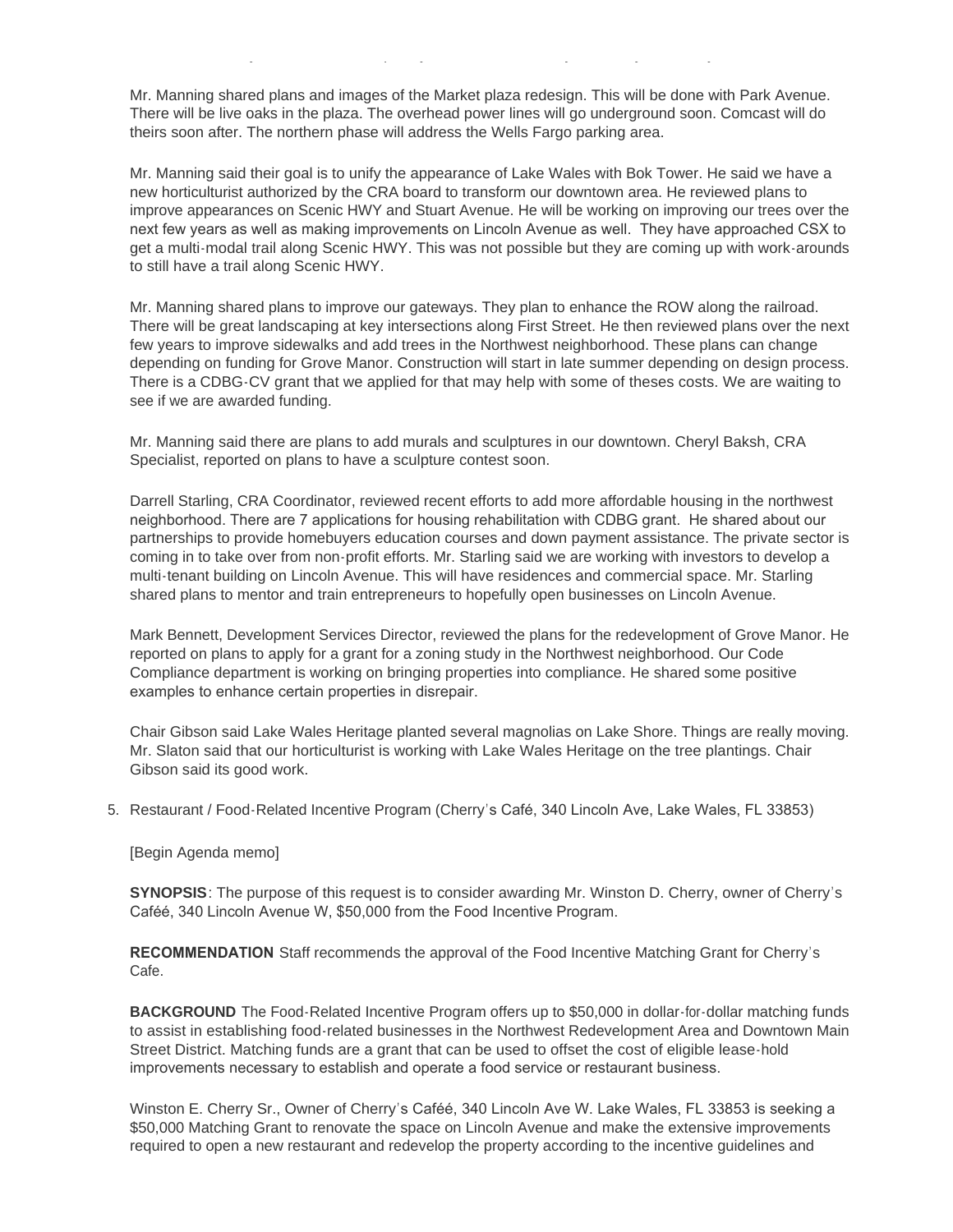requirements. Mr. Cherry is making all the eligible improvements and meeting all the requirements.

The Food-Related Services Incentive Program is for leasehold improvements to an existing property in order to make it functional for a food-service business. Funds may not be used for normal maintenance or repair. Specific improvements for which grant funds may be used include, but are not limited to:

- Electrical/ Plumbing upgrades
- Installation of attached fixtures
- Grease traps
- Utility connections
- Venting systems
- Sprinkler systems
- Solid Waste and recycling management
- Mechanical, Electrical and Plumbing engineering services (not to exceed 20% of the grant total)
- Monitoring man-hole system installation

Improvements must be consistent with the City of Lake Wales Land Development Regulations and Engineering Standards.

As a condition of approval, Winston E. Cherry Sr. agrees that improvements made using these funds will stay in place a minimum of five (5) years. If improvements are replaced within five (5) years of construction completion, the grant recipient must pay a pro rata portion of the grant proceeds invested in the project for the number of months remaining.

Applicant is responsible for obtaining or having obtained all required local and state approvals and permitting for work undertaken. Once a maximum grant for any property has been awarded, businesses occupying that property, or the building owner cannot reapply for another grant for the same location for a five (5) year period.

Winston E. Cherry Sr. agrees to allow the LW CRA to photograph the project for use in future publications. Cherry's Caféé's financial forecast anticipates the first year sales of approximately \$115,200 with a net operating profit of 35% (\$40,320). The opening of this restaurant will boost economic development within the Northwest Community, which in effect supports our return on investment.

**OTHER OPTIONS** Not to approve the Restaurant/ Food-Related Incentive Program Grant.

**FISCAL IMPACT** The Food-Related Incentive Program offers up to but not limited to \$50,000 in dollar-fordollar matching funds.

#### [End Agenda Memo]

Cheryl Baksh, CRA Specialist, reviewed this item. Darrell Starling, CRA Project Manager, reviewed the food incentive program.

Mayor Fultz said this was a good presentation. Chair Gibson said this was a good business plan.

Commissioner Howell made a motion to approve the grant. Mayor Fultz seconded the motion.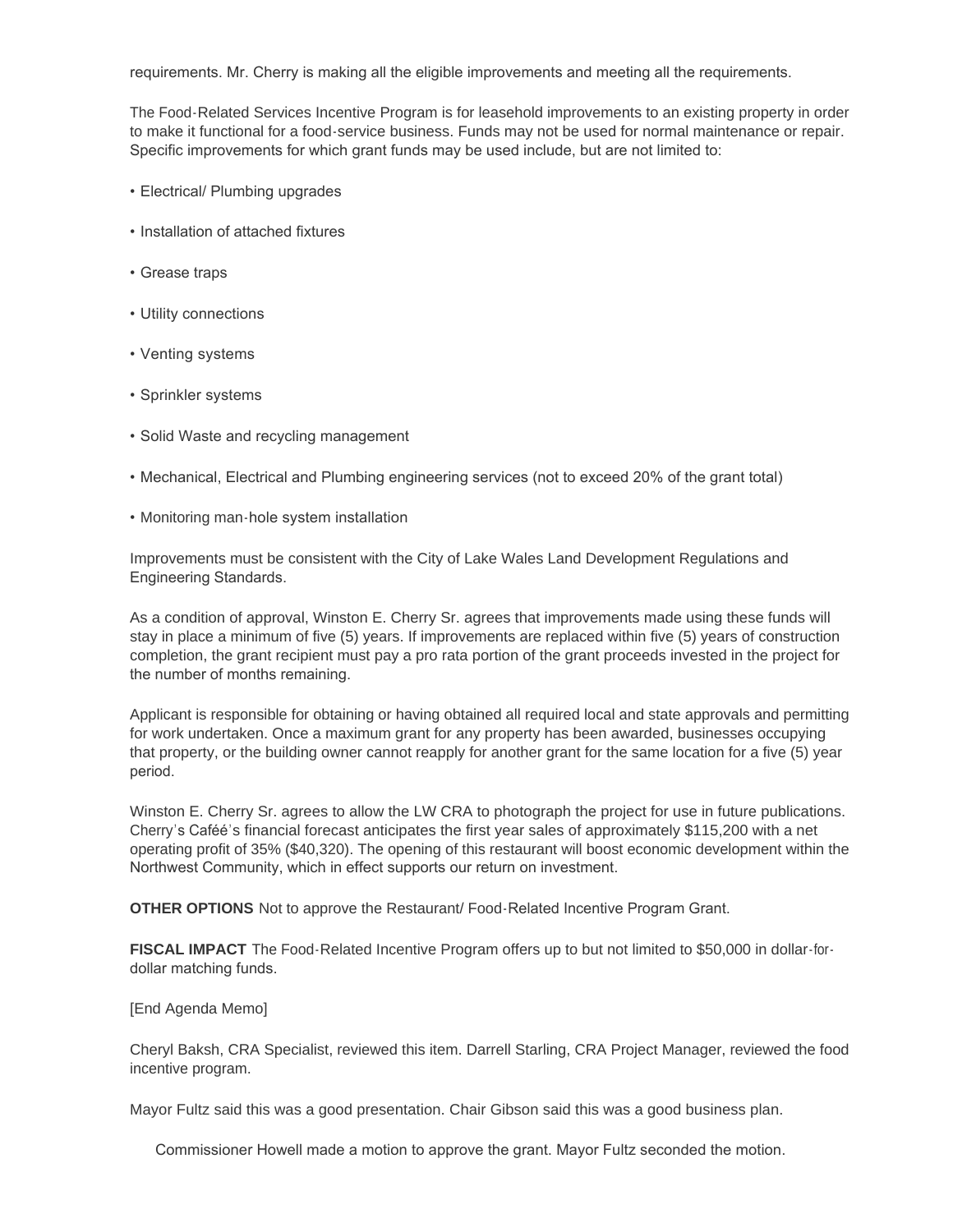By voice vote:

ALL "AYE"

Motion passed 5-0.

Winston Cherry spoke on his project and thanked the board. Sandra Owens Butler, resident, said she was glad to see all the wonderful things happening in Lake Wales.

Mayor Fultz said Mr. Cherry has is a great advocate for the northwest neighborhood.

6. Private Sector Housing Activity In The Northwest Neighborhood

[Begin Agenda Memo]

**SYNOPSIS:** The purpose of this memorandum is to give an overview of all of the private sector housing development in the Northwest neighborhood.

**RECOMMENDATION** For information purposes only.

### **BACKGROUND**

The private sector is starting to construct more housing in the Northwest neighborhood. The increase of housing activity is due to the public sector's efforts to address the area's affordable housing needs.

Below is a list of private sector affordable housing and housing rehabilitation projects in the Northwest neighborhood. Affordable Housing

Under Construction – Four (4) Homes

- Florida Development Corporation: 136 B Street (Single Family Home)
- Habitat for Humanity of East Polk County: 305 Street N (Single Family Home)
- Ameera Investments LLC,: 311 Dorsett Ave (Single Family Home)
- Ring Construction: 425 D Street (Single Family Home)

Pre-Development Stage – Three (3) Homes

- Ring Construction: 601 Dr. J.A. Wiltshire Blvd (Single Family Home)
- Ring Construction: 623 Booker Ave (Single Family Home)
- Ameera Investments, LLC/Charif Homes, LLC: 348 F Street (Single Family Home)

Planned – Twelve (10) Homes, Two (2) Duplexes

- Ring Construction: 323 Pearl St (Single Family Home)
- Savo Realty Group LLC,: 0 Jewel St (Four Single Family Homes)
- Savo Realty Group LLC,: 0 Pearl St (Two Single Family Homes)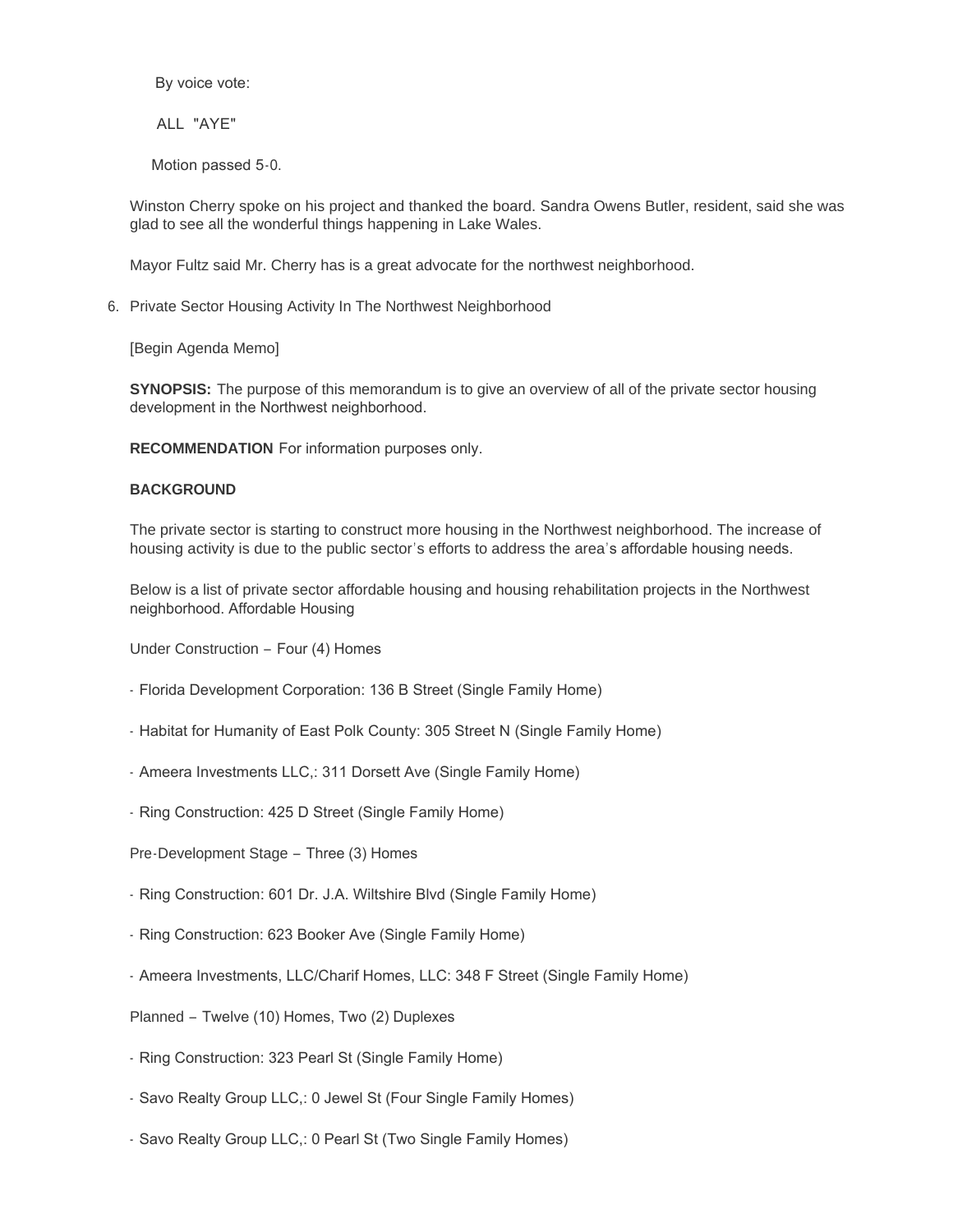- Savo Realty Group LLC,: 517 Lincoln Ave (Single Family Home)
- Ameera Investments, LLC/Charif Homes, LLC: 0 Lincoln Ave (Single Family Home)
- Habitat for Humanity of East Polk County: 209 Sessoms Ave (Single Family Home)
- Florida Development Corporation: 211 Sessoms Ave (Multi-Family Duplex)
- Florida Development Corporation: 0 B St (Multi-Family Duplex) Housing Rehabilitation Completed
- TNZ Construction, LLC: 303 N Wetmore St

# **FISCAL IMPACT** None

### [End Agenda Memo]

James Slaton, Executive Director, and Darrell Starling, CRA Project Manager, reviewed this item.

Mayor Fultz commended the hard work involved in this. We are doing more than other cities. Mr. Slaton agreed.

Commissioner Howell said she is glad for all the progress being made. We have to address all of Lake Wales. Lets keep going.

Mayor Fultz said that area was a perfect area to try and improve affordable housing.

Chair Gibson said that Grove Manor is key and we are pushing this. Mr. Slaton said a letter of support has been sent to Smith and Henzy and we are tracking that project.

7. The Donation Of Two Parcels To Keystone Challenge Fund To Be Redeveloped For Affordable Housing.

[Begin Agenda Memo]

## **SYNOPSIS:**

The purpose of this request is to consider the donation of two CRA parcels to Keystone Challenge Fund located on A Street. Parcel: 272935879000001020.

**RECOMMENDATION** It is recommended the CRA Board consider the following action(s)

1. The CRA Board ratify the real property donation agreement.

2. Authorize the Executive Director of the CRA to enter into a vacant land contract with Keystone Challenge Fund.

3. Authorize the Executive Director of the CRA to enter into a developers agreement with Keystone Challenge Fund which includes a 5 year prohibit from selling and at a minimum include a reverter clause and project timeline.

**BACKGROUND** The CRA purchased a lot from on A Street for \$30,000 with the goal to donate the parcels to Keystone Challenge Fund to build two affordable housing units. Along with the donation of the two lots to Keystone, the CRA will provide a total of \$30,000 for down payment assistance. These funds are coming from the Community Re-investment grant awarded to the CRA from Centerstate Bank.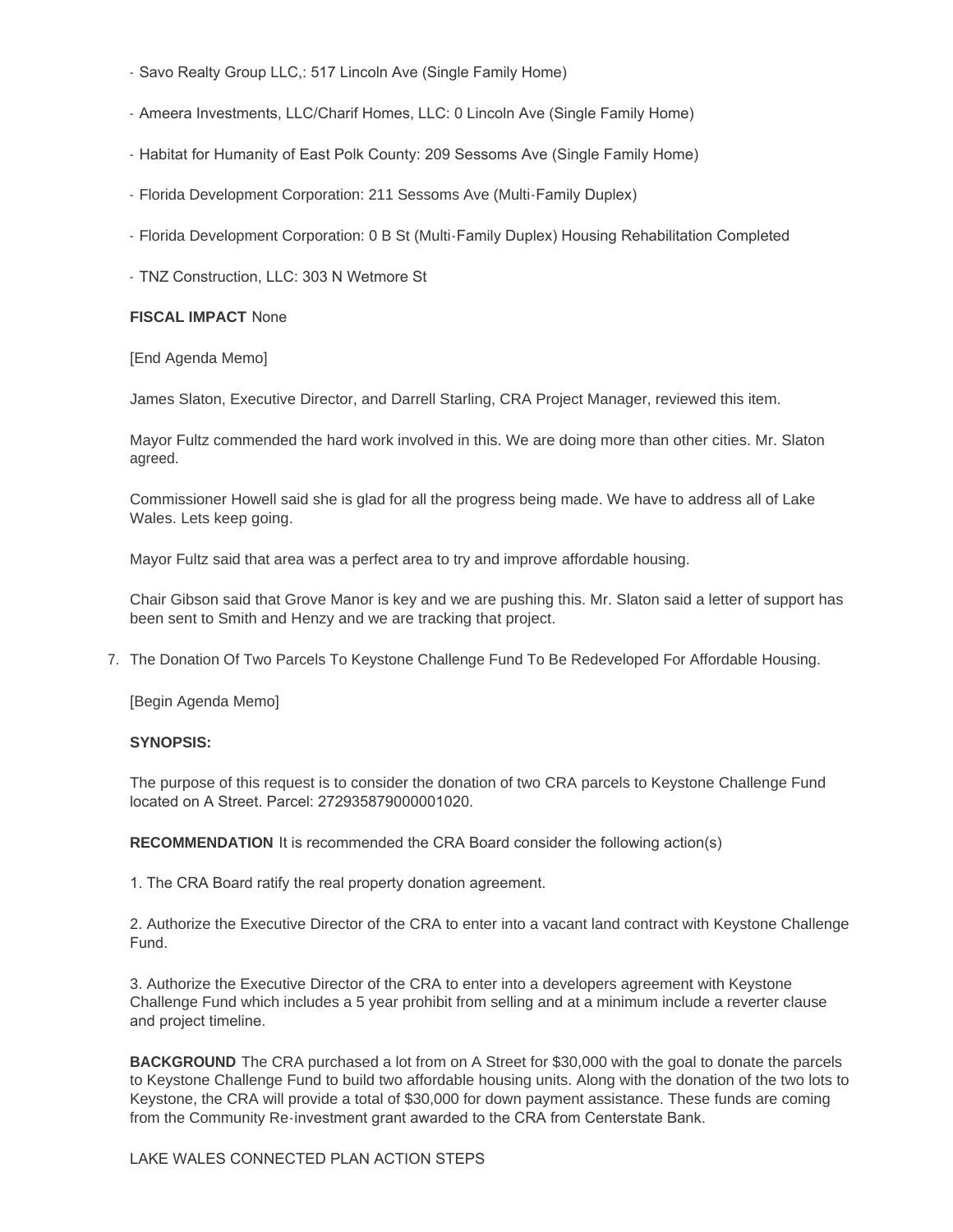Action # Description

9 Provide down payment assistance and low-interest mortgages for infill housing in the Northwest Neighborhood

27 Identify properties owned by CRA or the City and explore joint ventures for new housing

38 Provide first-time homebuyer counseling and education (via Keystone Challenge Fund)

39 Provide down payment assistance and low-interest mortgages for infill housing

KEYSTONE CHALLENGE FUND OVERVIEW AND PLANS FOR REDEVELOPMENT Keystone Challenge Fund is a Community Housing Development Organization (CHDO) that serves to develop affordable housing specifically in low-income communities.

For over 30 years, Keystone has provided affordable housing to low and moderate-income homebuyers to connect families with homeownership. As a result, nearly 4,200 families have become homeowners throughout Polk County.

If the CRA approves the lot purchase, site development would commence as early as late Spring 2022, and take approximately 4-6 months from start to finish. When completed, two houses with an estimated value of \$180,000 each will be in place, and serving as a catalyst for further redevelopment along A Street.

REVENUE VALUE

Jurisdiction Millage

Polk BoCC 6.899

City of Lake Wales 6.7697

Total 13.6687

Assessed Value (Less Homestead Exemption) \$ 130,000.00 (per home)(assumed)

Tax Increment Revenue \$ 1,776.93 (per home)

RETURN ON INVESTMENT CRA Investment \$30,000 (Lot Purchase)

Tax Increment Revenue \$3,553.86/Year (2 homes)

Total Return on Investment (ROI) 8.44 Years

**FISCAL IMPACT** The Cost to the CRA will be \$30,000.

[End Agenda Memo]

Darrell Starling, CRA Project Manager, reviewed this item.

Mayor Fultz made a motion to approve this item. Commissioner Howell seconded the motion.

By voice vote:

ALL "AYE"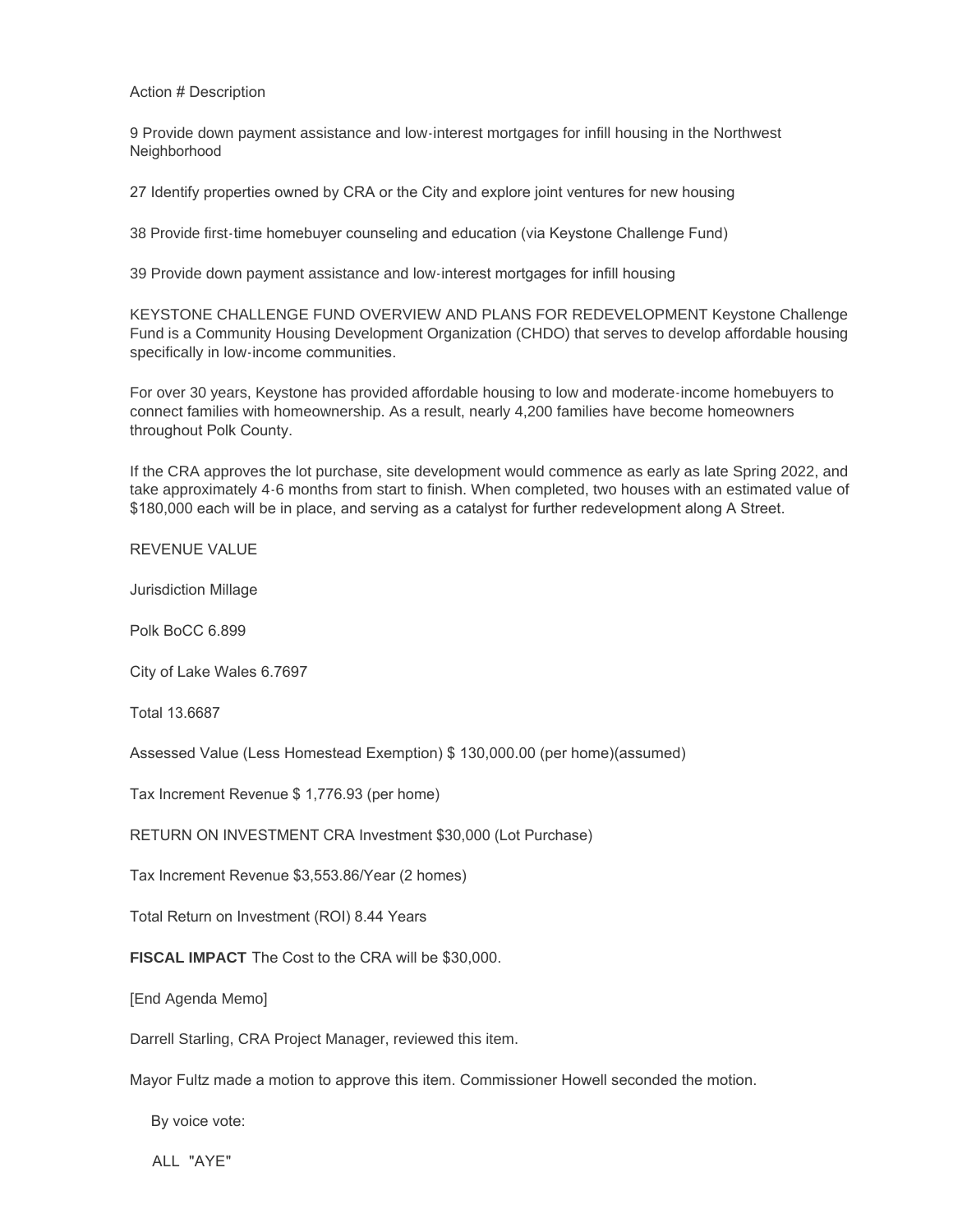motion passed 5-0.

8. Operational Agreement – Central Florida Incubators, Inc.

[Begin Agenda Memo]

**SYNOPSIS:** The Community Redevelopment Agency (CRA) Board will consider approval of an Operational Agreement to assist in the creation of a business incubator in the City's historic downtown.

**RECOMMENDATION** Staff recommends CRA Board approval of the Operational Agreement.

## **BACKGROUND**

In November 2021, the Lake Wales CRA adopted Resolution 2021-05, approving funding appropriations in the amount of \$900,000 over a three-year period to assist in the creation of a business incubator. The business incubator was to eventually occupy a newly constructed multi-story 20,000 SF "technologyinnovation hub" facility that will combine co-working space, a large FDA licensed culinary kitchen, classrooms, conference rooms, and residential studios. The incubator will assist start-up companies and individual entrepreneurs to develop businesses by providing a range of services including office & workspace, management training, and venture capital.

The initial request from Central Florida Incubator, Inc. was for the CRA to designate CRA owned real property for the incubator facility and for the CRA to appropriate \$300,000 annually for a three-year period to cover operating costs and salaries for full-time staff during initial program stabilization. As prescribed in Resolution 2021-05, the land designation and funding commitment is contingent upon two factors – (1) the CRA receiving outside funding for construction of the building on the designated site and (2) entering into agreement with a partner entity to provide startup and ongoing management of the incubator operations.

Central Florida Incubator, Inc. will assist the CRA in obtaining funding for the building construction and will provide expertise in the program development. Ownership of the facility and responsibility of the operations was to be the responsibility of the CRA.

Central Florida Incubators has so far been unsuccessful in obtaining all of the necessary funding to construct a new facility, but would like to immediately launch and operate the incubator in an existing leased facility while capital construction funds are pursued. Approval of the proposed Operations Agreement will allow for the previously appropriated funds to be immediately available to cover the initial incubator operating costs.

**OTHER OPTIONS** Do not approve the Agreement.

**FISCAL IMPACT** If approved, the CRA will be committing future budget appropriations totaling \$900,000 (\$300,000 per year X 3 years).

[End Agenda Memo]

James Slaton, Executive Director, reviewed this item.

Chair Gibson said that his concern is that this money will be spent before a building is built. He is concerned that this meets our original requirements.

Marshall Goodman, Central Florida Incubator, reported on some of the meetings held since he was last here. They have worked with Mainstreet on some events. Many in town are anxious to get started. The county commission was fine with the proposal but they give money to the CRAs for this. This new plan helps us to go ahead and get started. They may get money from the state once the budget is approved. They will focus on the Lakeland Airport and Lake Wales incubators with this if awarded. We need a match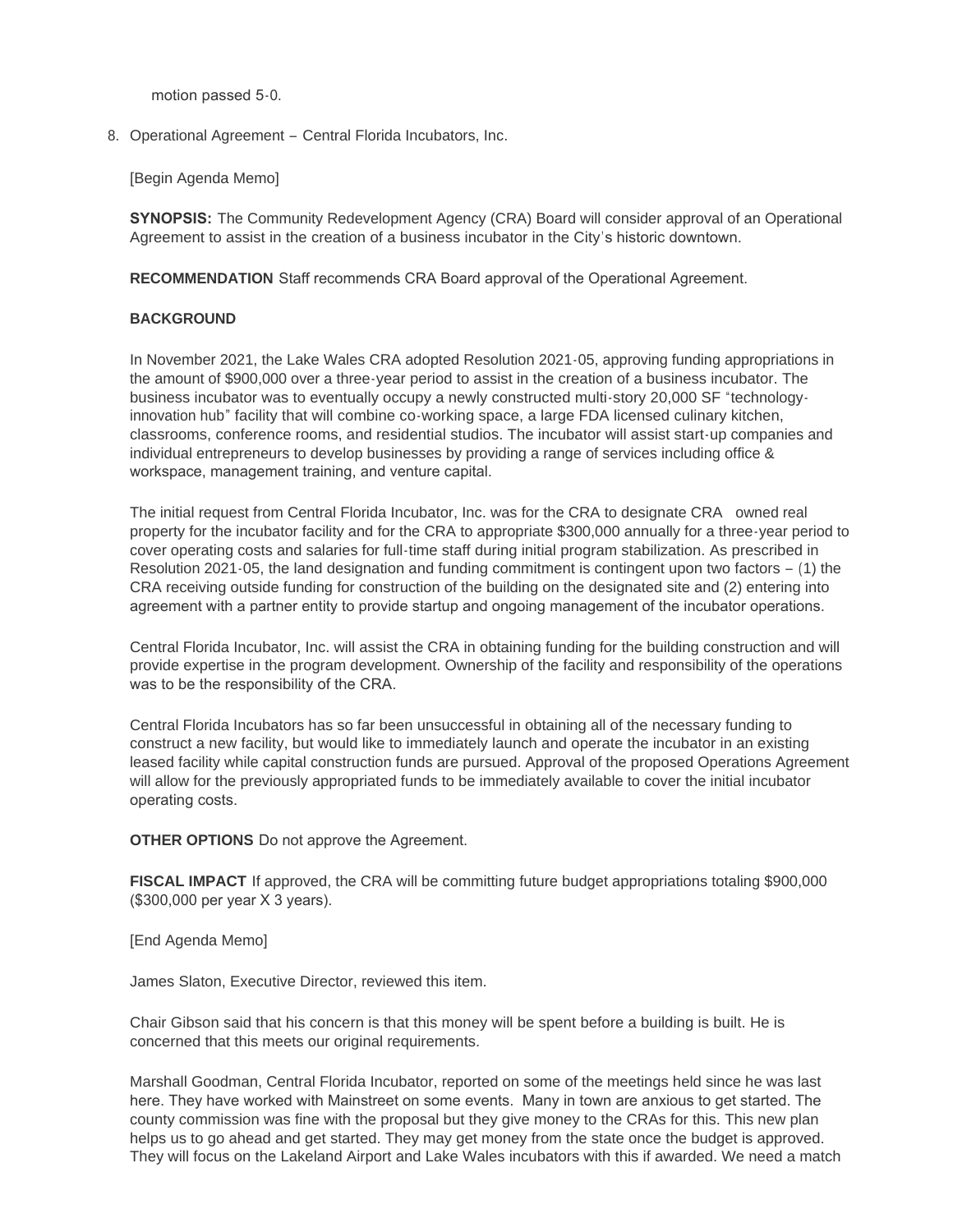to receive this money. The Lake Wales building will be at least \$4 million. The state money will be \$2 million. They are open on Stuart Ave and starting with culinary items. An FDA kitchen is expensive. There are many talented persons interested in the incubator. We can get started by June helping people. They are asking for the same amount as before. The model is changed for the better. We will have clients when the building opens. This is a great area for businesses to open as it is fast growing. He shared some examples of businesses that could move to our area. Partnerships are important to donors as well as clients.

Chair Robin Gibson said we something that clearly spells out our obligations. There are quality people involved with this project and on the board. We need an MOU to define what each party is obligated to.

Commissioner Howell said this is a great idea but is concerned about paying a large amount. She is concerned about for existing facility. Are other cities paying in? Mr. Goodman said no as they are focusing on Lake Wales. The Lakeland one is focusing on aviation. They are leasing a building at the airport there and raising money to build a facility. She asked about a location in the Northwest neighborhood. Mr. Goodman said they are looking at a spot on Park that is part of the Connected plan. He said Lakeland successfully focused on their downtown. Commissioner Howell asked what happens if this is not successful. Albert Galloway, City Attorney, said they won't continue to get funding. Chair Gibson said he liked the building as that was our security for our investment. The building will eventually return the investment to the CRA. He said we need to wait and see if we are getting the money from Tallahassee.

Mayor Fultz agreed that we need to wait to see if the funding is granted from Tallahassee. He said the incubator idea is a good idea and will help us grow. The MOU should help address these concerns and give us some guarantees.

Commissioner Williams said he is excited about this. This was a win-win. Let's see what the state does first.

Commissioner Hilligoss said he is excited about this and understands the need to accelerate this. he would like to know more about efforts to raise the money and how the money will be spent. He agrees with the Chair that some of these issues need to be addressed.

Chair Gibson said their are elements here to do this well but we need to exercise caution with the trust money. We must do things right. Mr. Goodman said they are excited about this opportunity and location. Rural areas don't often get funding for these types of projects. Chair Gibson shared a quote from the paper about growth in Central Florida. He likes the idea of the building and that some of the projects are agriculture.

Pete, Chair of the board, said they want to focus on the authenticity of Lake Wales and what Lake Wales can do well. He understands the need for an MOU and will work on this. They need help finalizing plans for a building such as where and size. Chair Gibson said staff can review this and offer recommendations to the board. Mr. Slaton said they can investigate this. Pete said they have raised a \$1million. They want it to be part of the City. Chair Gibson said that the CRA is a natural partner in this.

Commissioner Howell said she is glad they are coming here but wants to make sure.

Commissioner Williams asked about an incubator in the northwest area. Mr. Slaton said that is one of the action items. He said we need to decide about incubators if they need to build buildings. Something to consider. He asked about private funding raised and operating costs. Mr. Goodman said there is no profit in incubators. Catalyst's budget is \$1 million a year and make \$300,000 a year. They raised \$10 million in the bank. Most incubators are funded by Tallahassee but not here. This will be our incubator together.

Commissioner Howell made a motion to table this item. Commissioner Williams seconded the motion.

By voice vote

ALL "AYF"